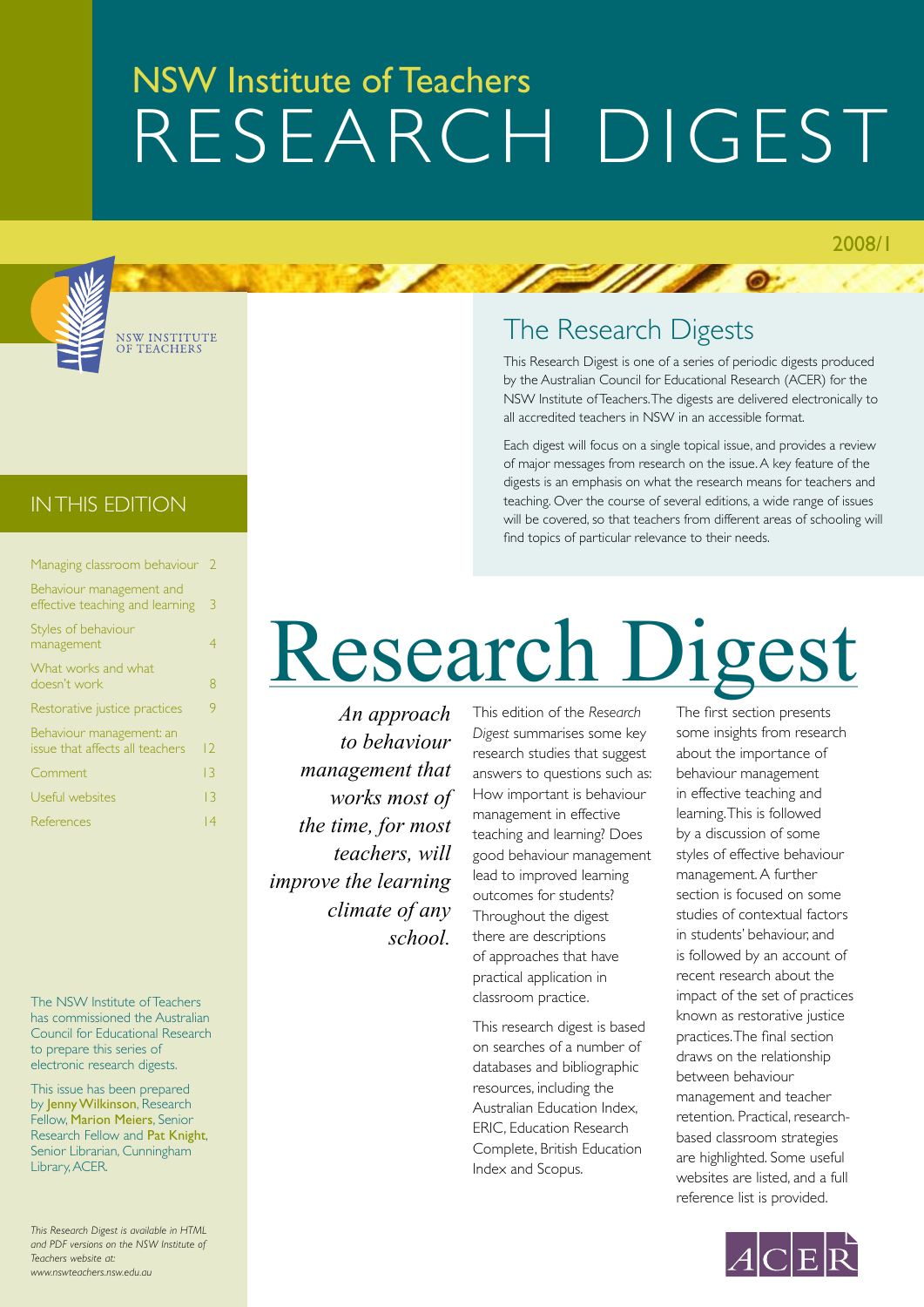## behaviour Managing classroom

Approaches to behaviour management in schools have, to a large extent, reflected general societal changes. An overview of the history of behaviour management in classrooms traces a range of approaches, often negative, from corporal punishment and dunce caps, to the work of the behavioural theorists of the twentieth

latter being more effective in improved social and academic outcomes for students.

This edition of the Research Digest draws on recent research evidence to answer questions such as:

**▶ How important is** behaviour management in effective teaching and learning?

*A clear distinction is drawn between 'authoritarian' and 'authoritative' classroom management styles, with the latter being more effective in improving social and academic outcomes for students.* 

century. The work of these theorists still influences much contemporary thinking.

A major general trend apparent today in the field of behaviour management studies is an emphasis on the avoidance of coercive styles of behaviour management. The adoption of non-coercive management styles does not mean that the teacher is no longer 'in charge'. Throughout the literature, there is a clear distinction drawn between 'authoritarian' and 'authoritative' classroom management styles, with the

- How do we define good behaviour management?
- ◗ Does good behaviour management lead to improved learning outcomes for students?
- ◗ Does classroom behaviour management need to be part of a whole school behaviour management plan?
- What is the role of the school leadership?
- What works and what doesn't work?
- **▶ Is behaviour management** an issue that affects the retention of teachers in the profession? ■

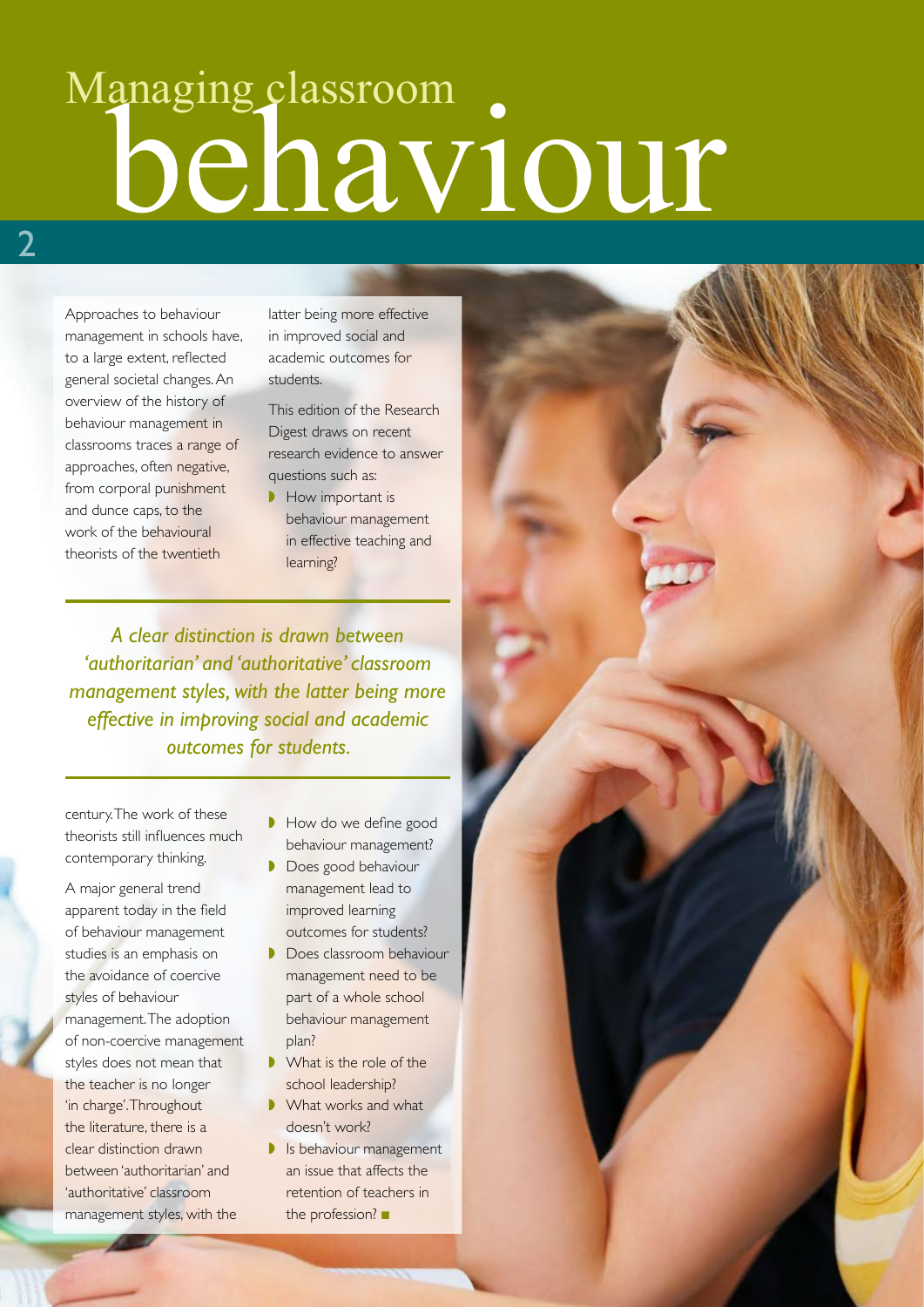### **effective teaching and learning** Behaviour management

For many teachers and school leaders in the past, a quiet and disciplined classroom was the hallmark of effective teaching. By contrast, it is now recognised that behaviour management skills in themselves are a necessary but not sufficient condition for creating an effective learning environment. These skills are one element in a skilled teacher's repertoire of practice.

There is no doubt that well-ordered classrooms and schools facilitate effective teaching and that good

*The manner used by the teacher to treat the students, respect them as learners and people, and demonstrate care and commitment for them are attributes of expert teachers.* 

> behaviour management skills are necessary for teachers to perform the core task of improving student learning outcomes. Behaviour management is a crucial skill for both beginning and experienced teachers.

Research has consistently demonstrated the importance of teachers and the quality of their teaching in the lives of children. For many young people, school may be the only stable and predictable environment

they regularly experience. Hattie's research about the impact of key influences on the variance in student achievement indicates that it is excellence in teachers that makes the greatest difference. He investigated the differences between expert, accomplished and experienced teachers (Hattie, 2003).

Some of Hattie's findings are particularly interesting in the context of classroom and behaviour management. He found that expert teachers have deeper representations about teaching and learning and because of these deeper representations can be much more responsive to students. In discussing how expert teachers *[guide] learning though classroom interaction,* he described *how expert teachers have a multidimensionally complex perception of classroom situations.* In comparing expert teachers with experienced and novice teachers, he noted that

*Expert teachers are more effective scanners of classroom behaviour, make greater reference to the language of instruction and learning of students, whereas experienced teachers concentrate more on what the teacher is saying and doing to the class and novices concentrate more on student behaviour (Hattie, 2003).* 

### Hattie found that expert teachers showed high respect for students.

*The manner used by the teacher to treat the students, respect them as learners and people, and demonstrate care and commitment for them are attributes of expert teachers. By having such respect, they can recognize possible barriers to learning and can seek ways to overcome these barriers …. The picture drawn of experts is one of involvement and caring for the students, a willingness to be receptive to what the students need, not attempting to dominate the situation (Hattie, 2003).* 

In a meta-analysis of more than 100 studies Marzano, Marzano and Picketing (2003b) found that *the quality of teacher-student relationships is the keystone for all other aspects of classroom management.* They described effective teacher-student relationships as having

*nothing to do with the teacher's personality or even whether the students view the teacher as a friend. Rather, the most effective teacher-student relationships are characterized by specific teacher behaviors: exhibiting appropriate levels of dominance; exhibiting appropriate levels of cooperation; and being aware of high-needs students (Marzano & Marzano, 2003).* ■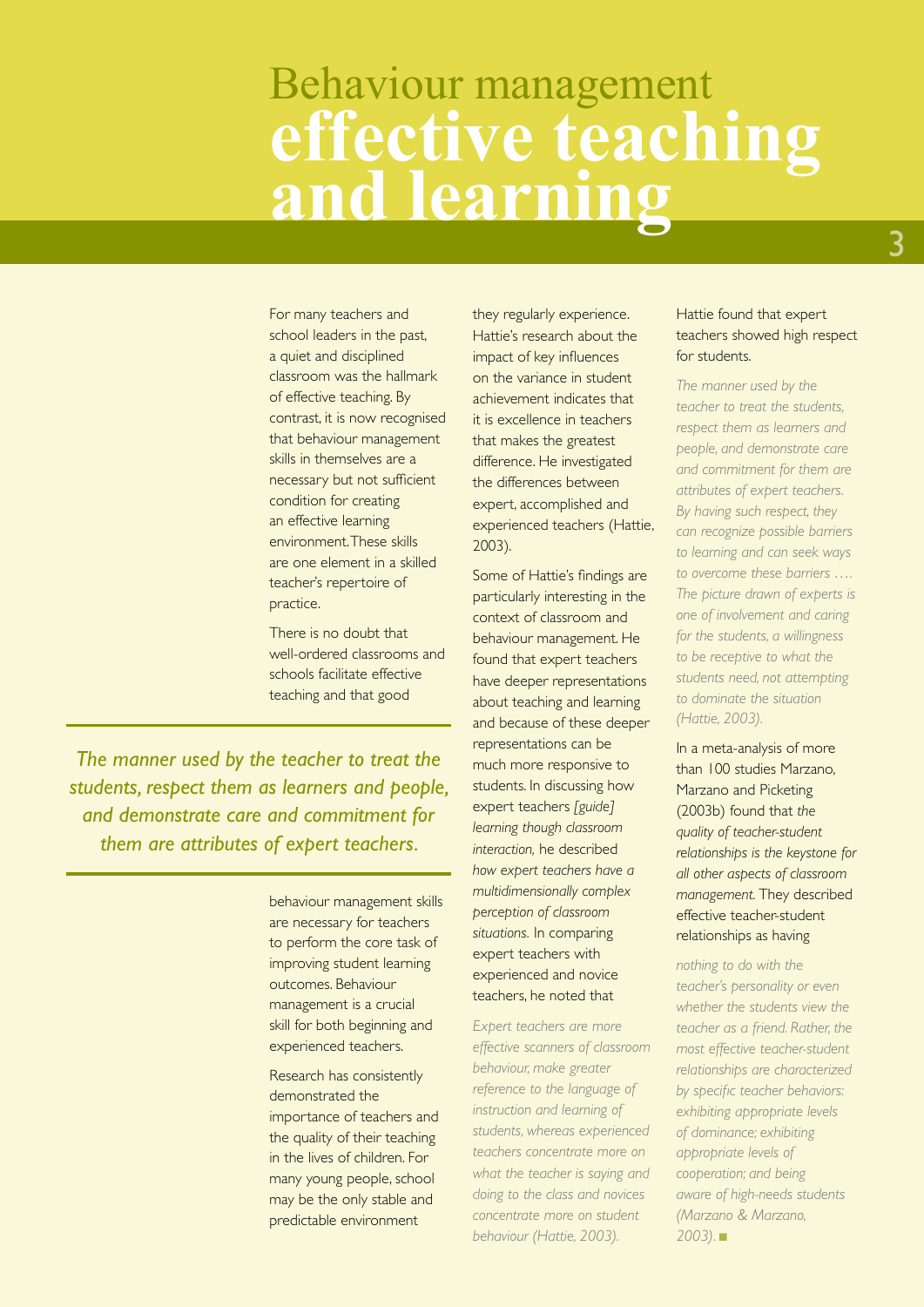# Styles of behaviour management

*Appropriate dominance has been identified in a number of studies discussed by Marzano and Marzano as an important characteristic of effective teacher-student relationships (Wubbels et al., 1999; Wubbels & Levy, 1993).* 

4

Dominance is defined as *the teacher's ability to provide clear purpose and strong guidance regarding both academics and student behavior identify*. This contrasts with *the more negative connotation of the term dominance as forceful control or command over others* (Marzano & Marzano, 2003).

### Marzano and Marzano note that other studies indicate that

*when asked about their preferences for teacher behavior, students typically express a desire for this type of teacher-student interaction. For example, in a study that involved interviews with more than 700 students in grades 4-7, students articulated a clear preference for strong teacher guidance and control rather than more permissive types of teacher behavior (Chiu & Tulley). Teachers can exhibit appropriate dominance by establishing clear behavior expectations and learning goals and by exhibiting assertive behavior (Marzano & Marzano, 2003).*

Most teachers have 'high needs' students in their classrooms and all teachers know how difficult it can be to balance the needs of these students against the collective needs of the class. Marzano and Marzano note that *school may be the only place where the needs of many students who face extreme challenges are addressed. The reality of schools often demands that classroom teachers address these severe issues, even though this task is not always considered a part of their regular job.*

Marzano and Marzano describe five categories of highneeds students: passive, aggressive, attention problems, perfectionist and socially inept. They further divide the category of aggressive students into three sub-categories: hostile, oppositional and covert. They found that *the most effective classroom managers did not treat all students the same; they tended to employ different strategies with different types of students. In contrast, ineffective classroom managers did not appear sensitive to the diverse needs of students*. … An awareness of the five general categories of high-needs students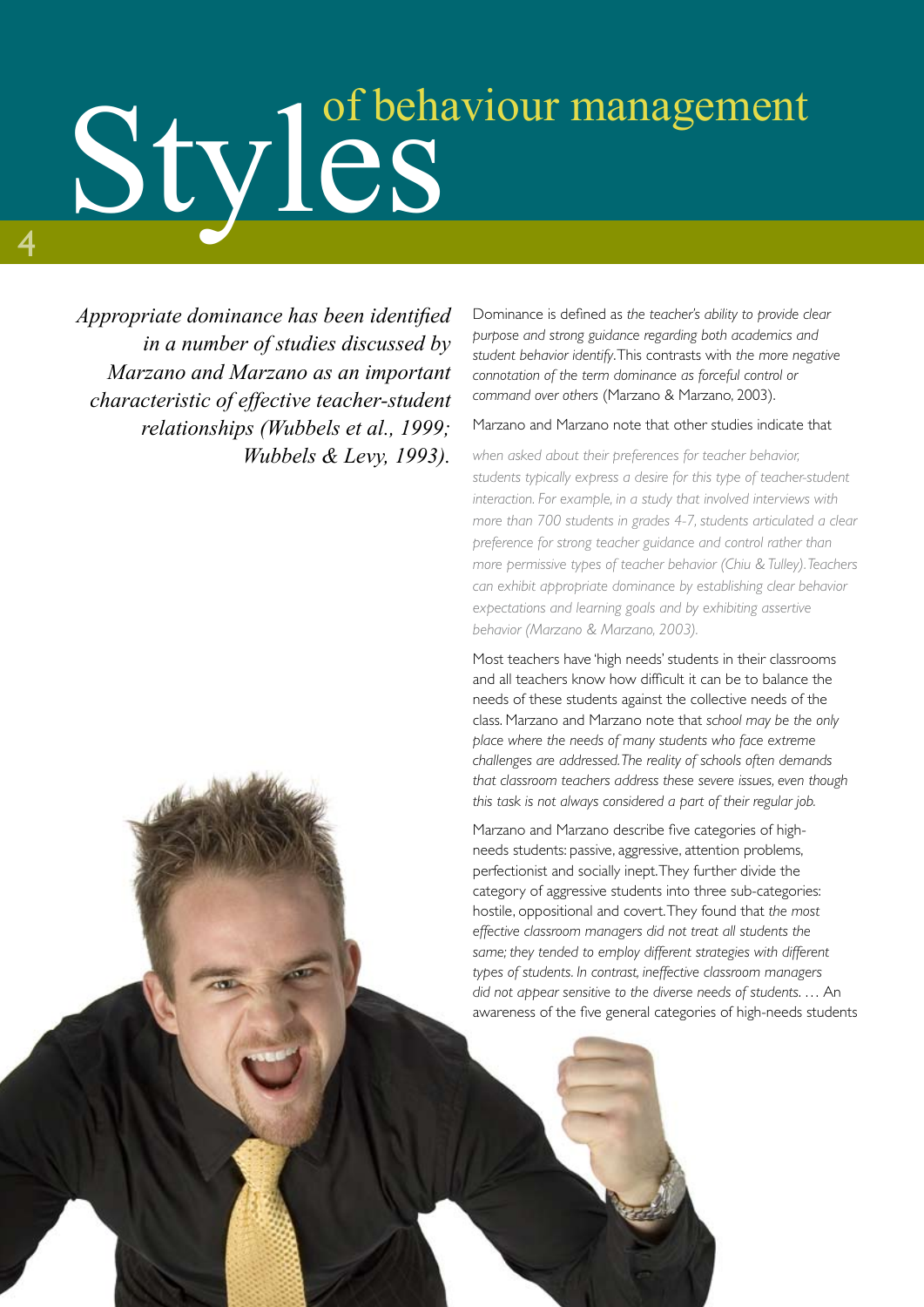and appropriate actions for each can help teachers build strong relationships with diverse students.

Effective teaching and learning requires more than an orderly classroom. Traynor, in a review of the literature, identified five strategies used by teachers in classroom management:

- 1. coercive
- 2. laissez-faire
- 3. task oriented
- 4. authoritative
- 5. intrinsic (Traynor, 2002).

Traynor investigated the pedagogical soundness of the five classroom order strategies drawn from the literature, using two criteria:

- 1. Teaching and learning must result in the development or practice of a desired learning skill.
- 2. Teaching and learning must contribute to the maintenance or development of a student's emotional well-being.

This small study, conducted in two middle school classrooms, found that the authoritative and intrinsic strategies were pedagogically sound and to be recommended (Traynor, 2002).

Two of these five approaches appear to be more effective than the other three: authoritative and intrinsic. *Using the authoritative strategy, the teacher manages student behavior by enforcing a specific and reasonable set of classroom rules (Collette & Chiapetta, 1989 as cited by Traynor, 2002).*

Traynor notes that *the goal of the intrinsic strategy for classroom order is to increase student control over himself/herself. … firm, fair and sensitive policies are the key components in establishing and maintaining school discipline (Gaddy & Kelly, 1984 as cited in Traynor, 2002).*

In a seminal paper Lewis, Romi, Qui and Katz (2005) addressed questions of teachers' classroom discipline and student misbehaviour through students' perceptions in three different countries: Australia, China and Israel. Over 700 teachers and more than 5000 secondary students were involved in this study. The study compared students' perceptions of the extent to which different discipline strategies were used, and investigated the relationship between student misbehaviour and classroom discipline in each national setting. Various strategies were examined:

- ◗ Punishment
- Recognition/rewarding



*When middle school students were asked to define caring teachers, they made clear distinctions between the characteristics of teachers who care and those who do not.*

- ◗ Involvement in decision-making (the extent to which teachers tried to include students in decisions relating to discipline)
- ◗ Discussion (provides for the voice of the individual student)
- ◗ Hinting
- ◗ Aggression.

Punishment was ranked as the most commonly used strategy in Australia, the fourth most commonly used strategy in Israel and the fifth most commonly used strategy in China. ■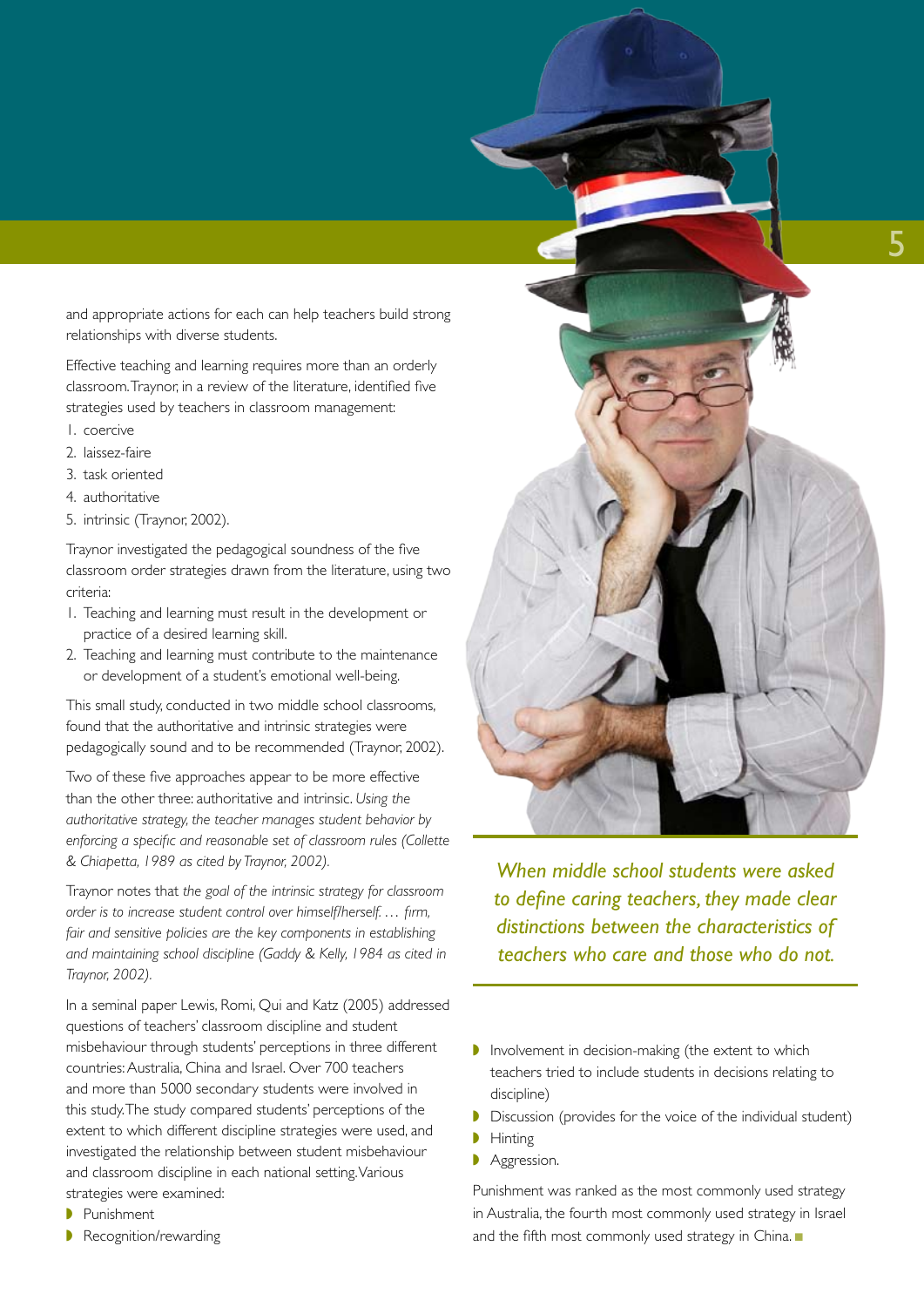# Styles (S

*The broad pattern of results indicates that teachers sampled from China appeared more inclusive and supportive of students' voices when it comes to classroom discipline and are less authoritarian (punitive and aggressive) than those in Israel or Australia… the Australian classrooms are perceived as having least discussion and recognition and most punishment. (Lewis et al., 2005)* 

Lewis points out that cultural factors may have some influence on these perceptions.

This study refers to two previous publications – Hyman and Snook's *Dangerous Schools and What You Can Do About Them* (2000), and Lewis's *Classroom Discipline and Student Responsibility: The Students' View* (2001). Both publications indicate the potential negative impact of some classroom management/discipline strategies. Hyman and Snook conjecture that:

*Unnecessarily harsh and punitive disciplinary practices against students create a climate that contributes to school violence. This issue is little recognized and scarcely researched (Hyman & Snook, 2000 as cited in Lewis, 2001)*

### Lewis's 2001 publication is a report of the perceptions of over 3,500 Australian school students. This study

*demonstrates empirically that in the view of these students, their teachers are characterized by two distinct discipline styles. The first of these was called "coercive" discipline and comprised Punishment and Aggression (yelling in anger, sarcasm, group punishments, etc.). The second style, comprising Discussion, Hints, Recognition, Involvement and Punishment, was called "Relationship based discipline" (Lewis, 2001 as cited in Lewis et al., 2005).* 

### The 2001 Lewis report concluded that:

*Students who receive more Relationship based discipline are less disrupted when teachers deal with their misbehavior and generally act more responsibly in that teacher's class. In contrast, the impact of Coercive discipline appears to be more student distraction from work and less responsibility (Lewis, 2001 as cited in Lewis et al., 2005).*

Researchers have discussed effective parenting as a model for teacher influence. Wentzel (2003) takes an "ecological perspective" to understand how a caring classroom environment is created and the importance of contextual factors in students' behaviour. This work drew on



*There is sometimes a feeling in schools that a choice has to be made between concentrating on pupil welfare - responsiveness – and a focus on learning and achievement – demandingness. Lessons drawn from the literature on parenting style would suggest that the best outcomes are achieved where both are the focus of school policy and procedures (Scott & Dinham, 2005).*



*extensive observations of parents and children (Baumrind, 1971, 1991). Baumrind concluded that four dimensions of parent-child interactions could reliably predict children's social, emotional, and cognitive competence. Control reflects consistent enforcement of rules, provision of structure to children's activities, and persistence in gaining child compliance. Maturity demands reflect expectations to perform up to one's potential, and demands for self-reliance and self-control. Clarity of communication reflects the extent to which parents solicit children's opinions and feelings, and use*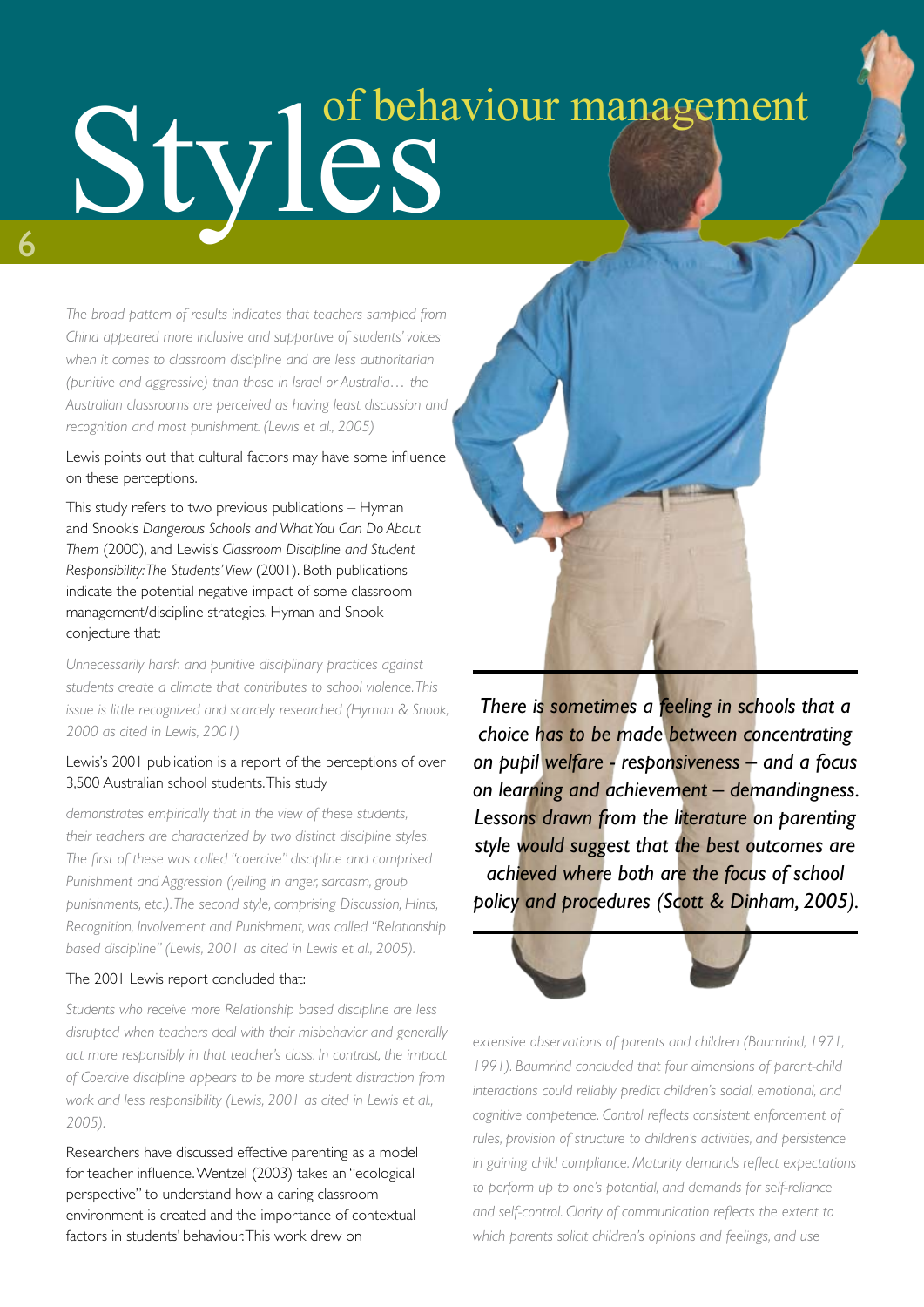*reasoning to obtain compliance. Nurturance reflects parental expressions of warmth and approval as well as conscientious protection of children's physical and emotional well-being (Wentzel, 2003).*

### Wentzel identified a number of theoretical models developed to explain how teachers promote positive student behaviour, which are quite similar to family socialisation models:

*For example, Noddings (1992) suggested that four aspects of teacher behaviour are critical for understanding the establishment of an ethic of classroom caring: (a) modeling caring relationships with others, (b) establishing dialogues characterized by a search for common understanding, (c) providing confirmation to students that their behavior is perceived and interpreted in a positive light, and (d) providing practice and opportunities for students to care for others. Noddings' notions of dialogue and confirmation correspond closely with Baumrind's parenting dimensions of democratic communication styles and maturity demands (Noddings, 1992, as cited in Wentzel, 2003).*

### Wentzel noted that when middle school students were asked to define caring teachers, they made clear distinctions between the characteristics of teachers who care and those who do not (Wentzel, 1997; Wentzel, 2003):

*Specifically, students tend to describe caring teachers as those who demonstrate democratic and egalitarian communication styles designed to elicit student participation and input, who develop expectations for student behavior and performance in light of individual differences and abilities, who model a "caring" attitude and interest in their instruction and interpersonal dealings with students, and who provide constructive rather than harsh and critical feedback. …*

*Subsequent work has demonstrated that students who perceive their teachers to display high levels of these caring characteristics*  *also tend to pursue appropriate social and academic classroom goals more frequently than students who do not (Wentzel, 2003).*

Scott and Dinham (2005) have explored models of good teaching through what research has shown about good parenting. They note that different styles of parenting have been the subject of extensive research, beginning with Baumrind's 1991 description of two dimensions of parenting styles: responsiveness and demandingness.

*Responsiveness, also described as warmth of supportiveness, is defined by Diana Baumrind as 'the extent to which parents individually foster individuality, self-regulation, and self-assertion by being attuned, supportive and acquiescent to children's special needs and demands' (Baumrind, 1991). Parental demandingness (also referred to as behavioural control) refers to the claims parents make on their children to become integrated into the family as a whole, by their maturity demands, supervision, disciplinary efforts and willingness to confront the child who disobeys (Scott & Dinham, 2005).* 

### Scott and Dinham note that

*what is of interest and importance to teachers is the place of self-esteem in this model of outcomes. Self-esteem is commonly regarded as the cause of other desirable outcomes. However, the comparison between permissive and authoritarian parents suggests that self-esteem is not the cause of anything, rather it is the consequence of having warm and responsive parents … and presumably teachers (Scott & Dinham, 2005).*

*There is sometimes a feeling in schools that a choice has to be made between concentrating on pupil welfare - responsiveness – and a focus on learning and achievement – demandingness. Lessons drawn from the literature on parenting style would suggest that the best outcomes are achieved where both are the focus of school policy and procedures (Scott & Dinham, 2005)* ■

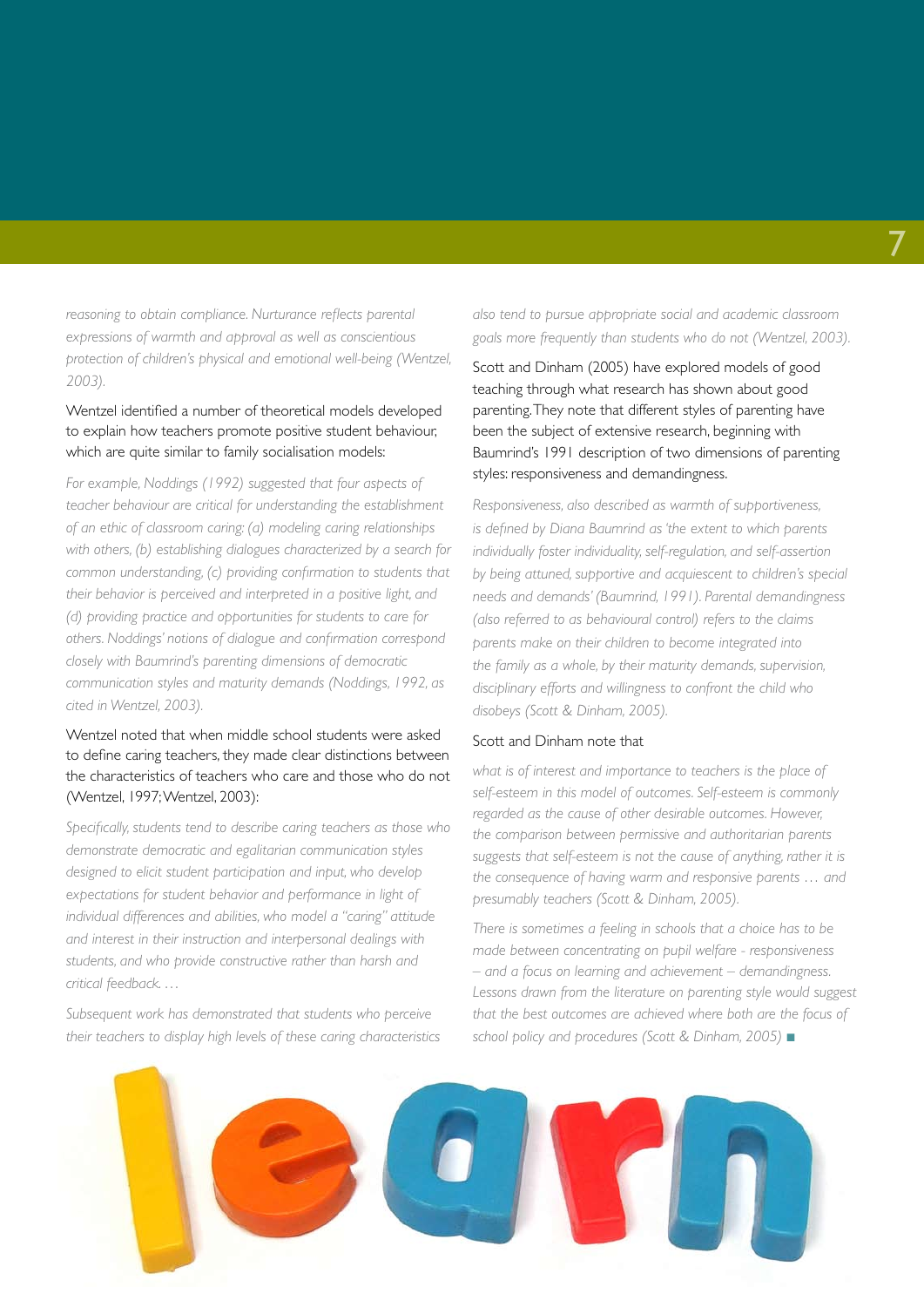# What doesn't work

There are many theoretical models and practical strategies in the area of classroom behaviour management. What works and what doesn't work depends on a range of factors including school context and policies, professional collegiality, and the skills and strategies of individual teachers. In *Learning to Discipline*, Metzger, for example, discusses a number of techniques and strategies developed over many years' teaching. Metzger is a practising secondary teacher, a co-director of a mentoring program at her school and a co-teacher of a methods course at Harvard University. She describes her struggles as a beginning teacher to control her classes and how, even today, she can overreact *when tired or frazzled, when I don't know the students, or when I'm just tired of adolescents*  (Metzger, 2002).

Metzger recalls the 'anchoring principles' she used in her early years of teaching, both 'simple' and 'more complex'. She lists the following simple and complex principles of survival:

| Simple |                                                      | Complex |                                              |
|--------|------------------------------------------------------|---------|----------------------------------------------|
|        | Don't escalate. De-escalate                          |         | I. Ask questions                             |
|        | 2. Let students save face                            |         | 2. Give adult feedback                       |
|        | 3. Insist on the right to sanity                     |         | 3. Respect the rights of the whole<br>class. |
|        | 4. Get help                                          |         | 4. Ask the students to do more               |
|        | 5. Get out of the limelight – or the<br>line of fire |         | 5. Remember which rules are<br>important     |
|        |                                                      |         | 6. Bypass or solve the perennial<br>problems |

Source: (Metzger, 2002)

Metzger elaborates on each of these principles. She reflects, for instance, on one of these principles, the principle of 'deescalation':

*Don't escalate, de-escalate. Teachers, like parents, need to use a light touch. Let go of some infractions. Whisper instead of yell. Use humour. Change locations. Divide and conquer. Talk to students privately. Make a tiny hand movement. Call kids by name. Smile a lot. Listen. Listen. Listen (Metzger, 2002).*

Other researchers (Barbetta, Norona, & Bicard, 2005) offer a practical application of school-based research in the area of behaviour management and describe twelve common classroom mistakes and what to do instead:

| Common classroom mistakes                                   | What to do instead                                                           |  |  |  |
|-------------------------------------------------------------|------------------------------------------------------------------------------|--|--|--|
| Mistake No. I Defining misbehavior                          | 1. Define misbehavior by its                                                 |  |  |  |
| by how it looks                                             | function                                                                     |  |  |  |
| Mistake No. 2 Asking: Why did you                           | 2. Assess the behavior directly to                                           |  |  |  |
| do that?                                                    | determine its function                                                       |  |  |  |
| Mistake No. 3 When an approach<br>isn't working, try harder | 3. Try another way                                                           |  |  |  |
| Mistake No. 4 Violating the                                 | 4. Follow the guidelines for                                                 |  |  |  |
| principles of good classroom rules                          | classroom rules                                                              |  |  |  |
| Mistake No. 5 Treating all                                  | 5. Treat some behaviors as Can't-                                            |  |  |  |
| misbehaviors as "Won't do's"                                | $d^2s$                                                                       |  |  |  |
| Mistake No. 6 Lack of planning for                          | 6. Appropriately plan for transition                                         |  |  |  |
| transition time                                             | time                                                                         |  |  |  |
| Mistake No. 7 Ignoring all or nothing<br>at all             | 7. Ignore wisely                                                             |  |  |  |
| Mistake No. 8 Overuse and misuse                            | 8. Follow the principles of effective                                        |  |  |  |
| of time out                                                 | time-out                                                                     |  |  |  |
| Mistake No. 9 Inconsistent<br>expectations and consequences | 9. Have clear expectations that<br>are enforced and reinforced<br>constantly |  |  |  |
| Mistake No. 10 Viewing ourselves as                         | 10. Include students, parents and                                            |  |  |  |
| the only classroom manager                                  | others in management efforts                                                 |  |  |  |
| Mistake No. 11 Missing the link                             | II. Use academic instruction as a                                            |  |  |  |
| between instruction and behavior                            | behavior management tool                                                     |  |  |  |
| Mistake No. 12 Taking student                               | 12. Take student misbehavior                                                 |  |  |  |
| behavior too personally                                     | professionally, not personally                                               |  |  |  |
| Source: (Barbetta et al., 2005)                             |                                                                              |  |  |  |

Mistake No. 11, missing the link between instruction and behavior, focuses on the importance of appropriate instruction. *At times there is a direct link between our lessons and student misbehavior. Perhaps our lesson is too easy or difficult, ineffective, or nonstimulating, which can lead to student misbehavior (Center, Deitz & Kaufman, 1982 as cited in Barbetta et al., 2005).* To counter this, Barbetta et al recommend using academic instruction as a behaviour management tool:

*The first line of defense in managing student behavior is effective instruction. Good teachers have always known this and research supports this notion (Evertson & Harris, 1992). In 1991 Jones found that when teachers demystify learning, achievement and behavior improve dramatically (Jones, 1991). Examples of how to demystify learning include students establishing their learning goals, students monitoring their own learning, involving students in developing classroom rules and procedures, and relating lessons to students' own lives and interests (Barbetta et al., 2005).* ■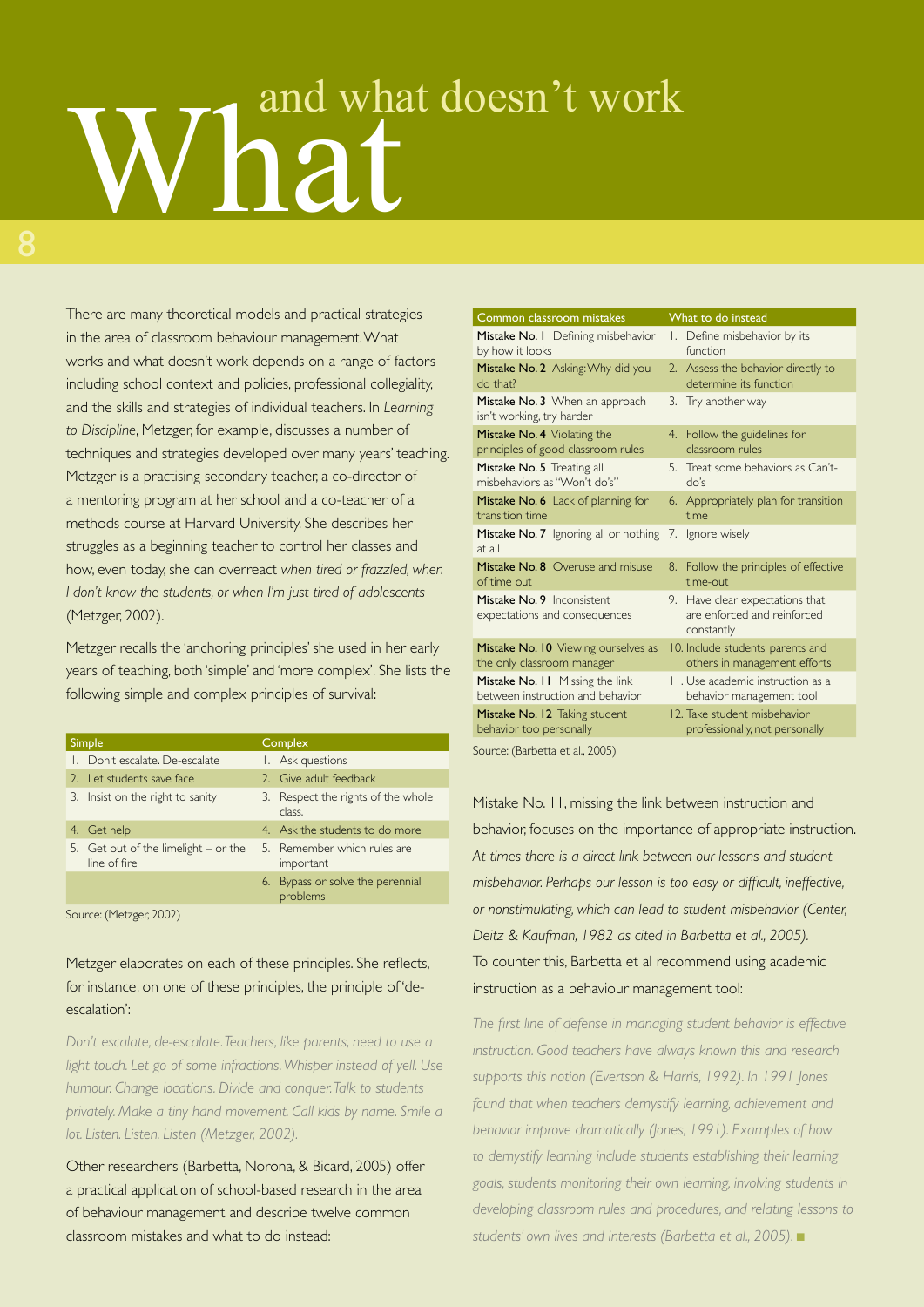# Restorative justice.

*Restorative practices offer an alternative student behaviour management approach.*

In schools, restorative justice practices hold students responsible to the person they have harmed rather than to the 'authorities'. While students are accountable for their behaviour, the focus is on repairing the damage they caused to other members of the school community and on restoring relationships. Restorative practices can be a whole school behaviour management approach or an approach practised by individual teachers in their classrooms.

The philosophy of restorative processes was outlined in Class: A Journal for School Communities as follows:

*If we were to examine our school disciplinary systems, most would be retributive or adversarial. These systems ask three basic questions:*

- ◗ *What rules were broken?*
- ◗ *Who broke them?*
- ◗ *How shall we punish the breaker of the rules?*

*Restorative processes ask:* 

- ◗ *Who's been hurt?*
- ◗ *What are their needs?*
- ◗ *How can we repair the harm?*

*The focus shifts to the harm, who is responsible and how we can work together to repair the damage to relationships (Circle Speak, 2002).*

In *Restorative Justice: The Calm After the Storm,* Lyn Harrison discusses restorative practices:

*Restorative justice is a philosophy and a set of practices that embrace the right blend between a high degree of discipline, which encompasses clear expectations, limits and consequences, and a high degree of support and nurturance. Steinberg (2001) suggests that this blend tends to correlate with the best psychological and behavioural outcomes for children … Restorative justice programs in schools aim to develop:*

- ◗ *communities that value the building of quality relationships, coupled with clear expectations and limits;*
- ◗ *restorative skills, in the way we interact with young people, and using teachable moments to enhance learning;*
- ◗ *restorative processes that resolve conflict and repair damaged relationships; and,*
- ◗ *communities that are forward-looking, optimistic and inclusive (Harrison, 2006b).*

During the last five years, the Sydney based not-forprofit welfare agency, Marist Youth Care, has developed restorative justice programs in a number of Australian schools. The agency recommends a whole school approach for maximum impact, based on the following six principles:

- 1. Focus on the relationship and how people are affected.
- 2. Restore damaged relationships.
- 3. Talk about the behaviour without blaming or becoming personal.
- 4. See mistakes and misbehaviour as an opportunity for learning.
- 5. Accept that sometimes we cannot get to the ultimate truth.
- 6. Be future-focused and talk about how to make things right (Harrison, 2006b).

Each principle and its application in school settings is outlined in terms of daily interactions and a whole school community (students, teachers and parents) commitment to collaborative problem solving. Principles 1 and 3, for instance, are elaborated as follows:

### Principle 1

*In a traditional school, the focus is on rules and rulebreaking, with punishment as the primary intervention. In a restorative school, the focus in on relationships and how people are affected. A common feature in most students with*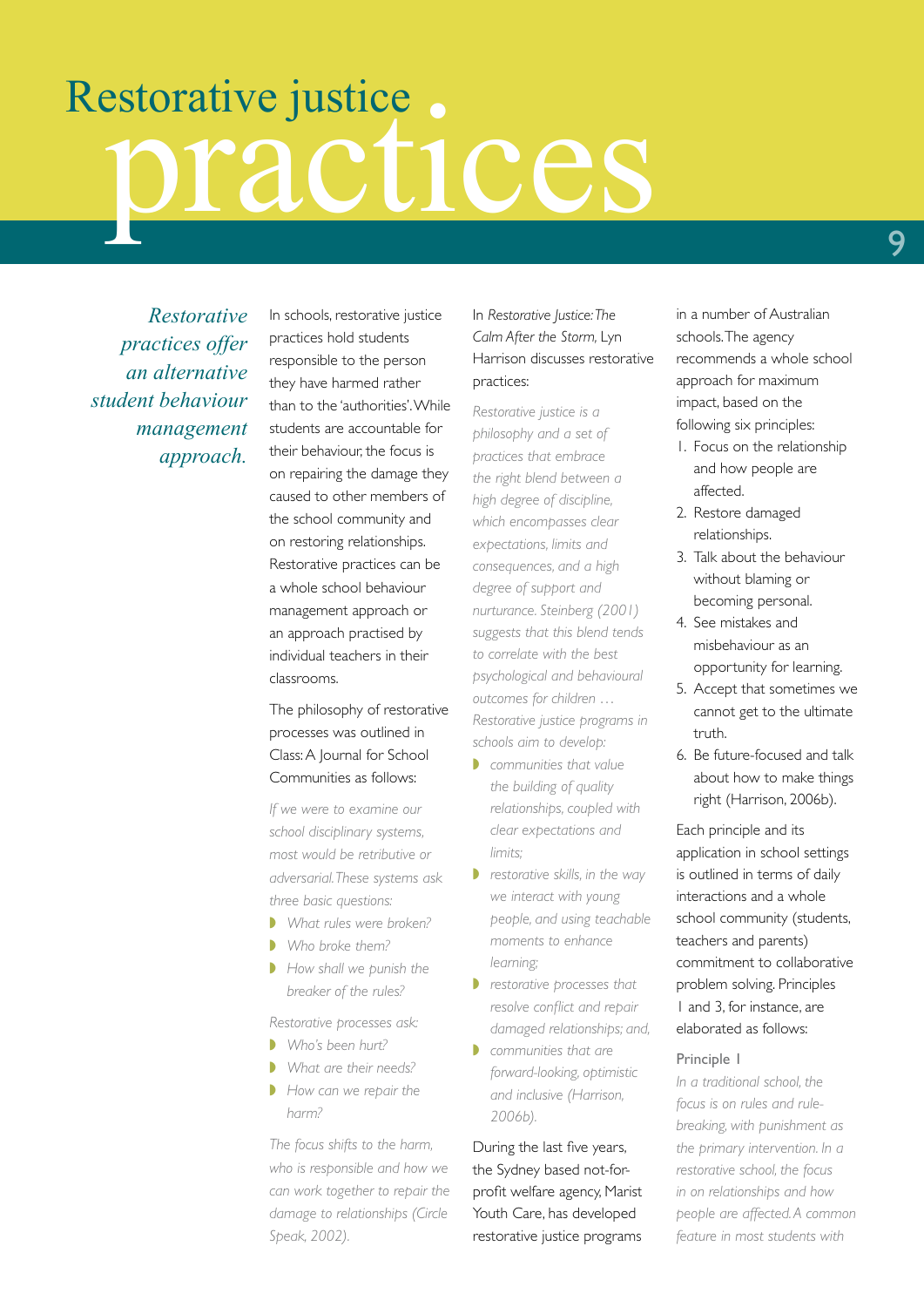# Restorative justice.

*behavioural difficulties is that they have an underdeveloped sense of 'other. There is little appreciation that another human being is at the receiving end of their misbehaviour. A key focus of this work is to develop in students a greater empathy for others or what is referred to as 'relational thinking.*

### Principle 3

*Talk about the behaviour without blaming or being personal. The common responses from students when you scold or lecture them are either to shut down or* 

*react aggressively and argue back. In either of these two classic responses, the student is distracted from any sense of 'other'. In a restorative conversation, the teacher is absolutely clear about the inappropriateness of the behaviour and the effect that this behaviour has on others – but this conversation is respectful and engaging (Harrison, 2006b).*

Restorative justice practices have historically been used in many Indigenous communities across the

world. In Australia they were introduced in a formal sense in the 1990s in Wagga Wagga, New South Wales with the aim of keeping young offenders away from the courts and the custodial system. Restorative justice holds offenders accountable for their actions but allows them to redress wrongs, to restore relationships and to be re-integrated into the community. The emphasis is on repairing damage rather than punishing, shaming or isolating the offender.

### How does it work in schools?

Procedures for the application of restorative justice practices are usually standardised. A number of schools have adopted whole school restorative practices approaches. For example, one secondary college employs affective questions adapted from the Marist Youth Care's Restorative Justice Program. These are:

- What happened?
- ◗ How did it happen?
- How did you act in this situation?

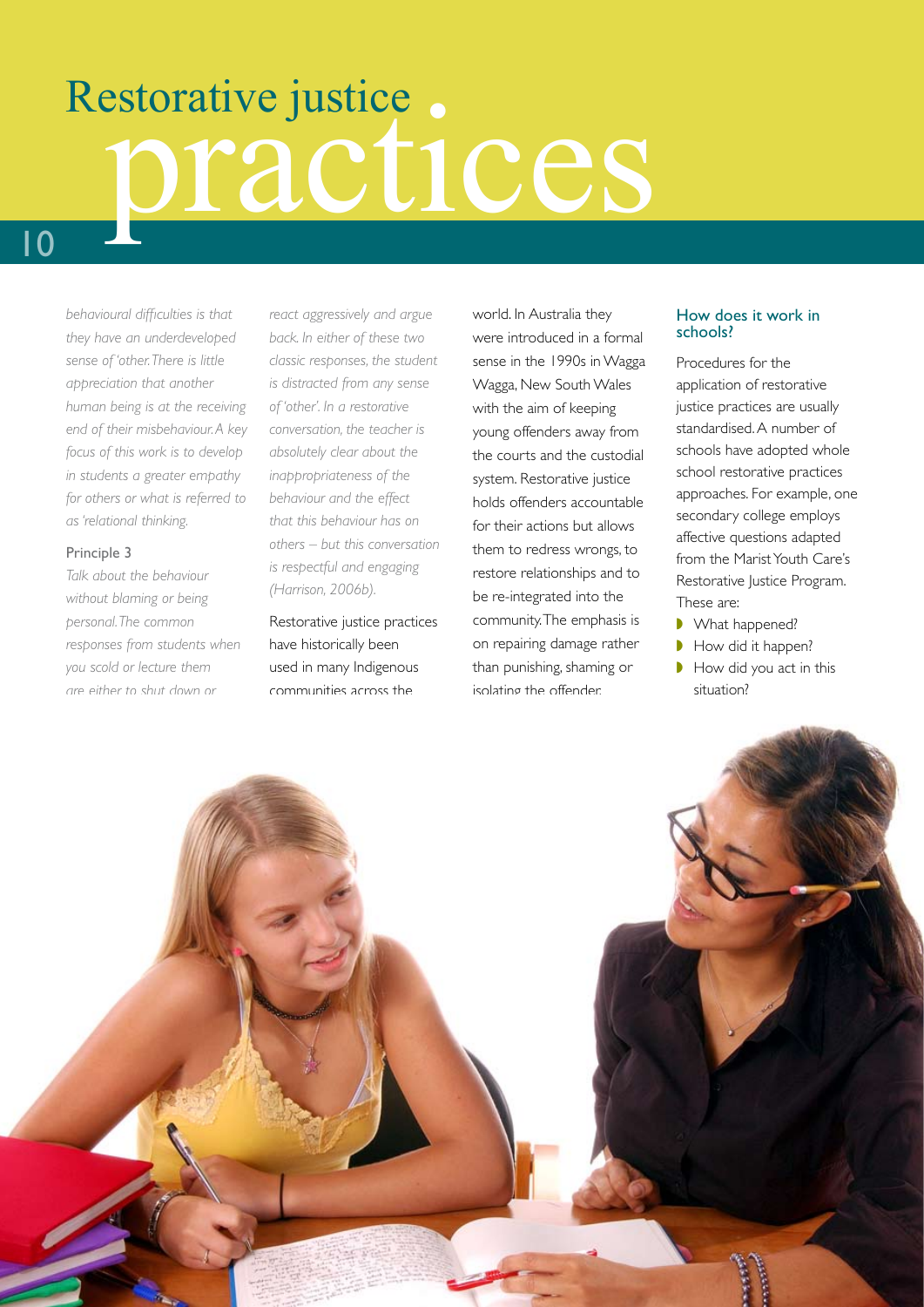- Who do you think was affected?
- How were you affected?
- What needs to happen to make things right?
- If the same situation happens again, how could you behave?

*If, for instance, something happens in the classroom, we get the students to see that their behaviour doesn't just affect them, but it also has an impact on the teacher and on the learning of the whole class. That's one of the benefits of this approach – students begin to see how others are affected and accept responsibility for that (Rosanne Clough, Principal Donremy College).*

Introducing these questions can help to develop a common language and approaches to be used in dealing with inappropriate behaviour in everyday school situations, rather than simply challenging that behaviour (Australian Government Quality Teacher Programme, 2005).

One cluster of five schools established an Emotional Literacy project and used restorative practices (Fould, 2006). Teachers involved in this project commented on the impact of the change:

*After several weeks of implementing the values*  *content, things have changed. At the surface level, there has been an increased amount of work being produced by students, and relational slips for being sent out of the classroom have decreased significantly (Grade 5/6 teacher).*

### Do restorative justice practices work in schools?

It is often difficult to attribute changes in school communities to a particular initiative because of the necessarily longitudinal nature of much educational research. However, there is considerable evidence that restorative justice practices can have an effect in changing school climates and in direct change, such as a reduction in the number of suspensions and exclusions. Paul Harney (2005), for instance, presents both quantitative and qualitative evidence from a study of the effects of restorative justice practices in three Catholic secondary colleges in Sydney. Over eighteen months, absenteeism fell

by twenty-one percent, detentions fell by thirty-four percent and out of school suspensions fell by fortytwo per cent. Feedback has indicated growing support in the school community for restorative practices.

Individual teachers using restorative practices in their classrooms may also note changes in behaviour and classroom climate. The Inquiry into Restorative Justice Principles in Youth Settings (Standing Committee on Education Training and Young People, ACT 2006) cites the example of a recently graduated teacher of a Year 2/3 class who had undertaken a short restorative practices training: *In the classroom now, it is so much easier. I am feeling more empowered to deal with things"* (Standing Committee on Education Training and Young People, ACT 2006).

In *Managing Students with Challenging Behaviours*, Lyn Harrison discusses various de-escalating interventions: *Many teachers assume that a student with challenging behaviours is best seated close to them to maximise supervision. This can be counterproductive since the authority figure close by can escalate oppositional behaviour (Hewitt, 1999). Some teachers ask the student to nominate a positive peer to sit with, and that peer student then indicates to the student when they observe off-task or escalating behaviour. When approaching a particularly agitated student, it's best not to do so from the front, which is confrontational, but from the side (Harrison, 2006a).*

11

Restorative practices can operate effectively with other approaches to classroom management. While restorative practices are based on an agreed set of principles and processes, other behaviour management models and applications are in keeping with the spirit and philosophy of these practices. ■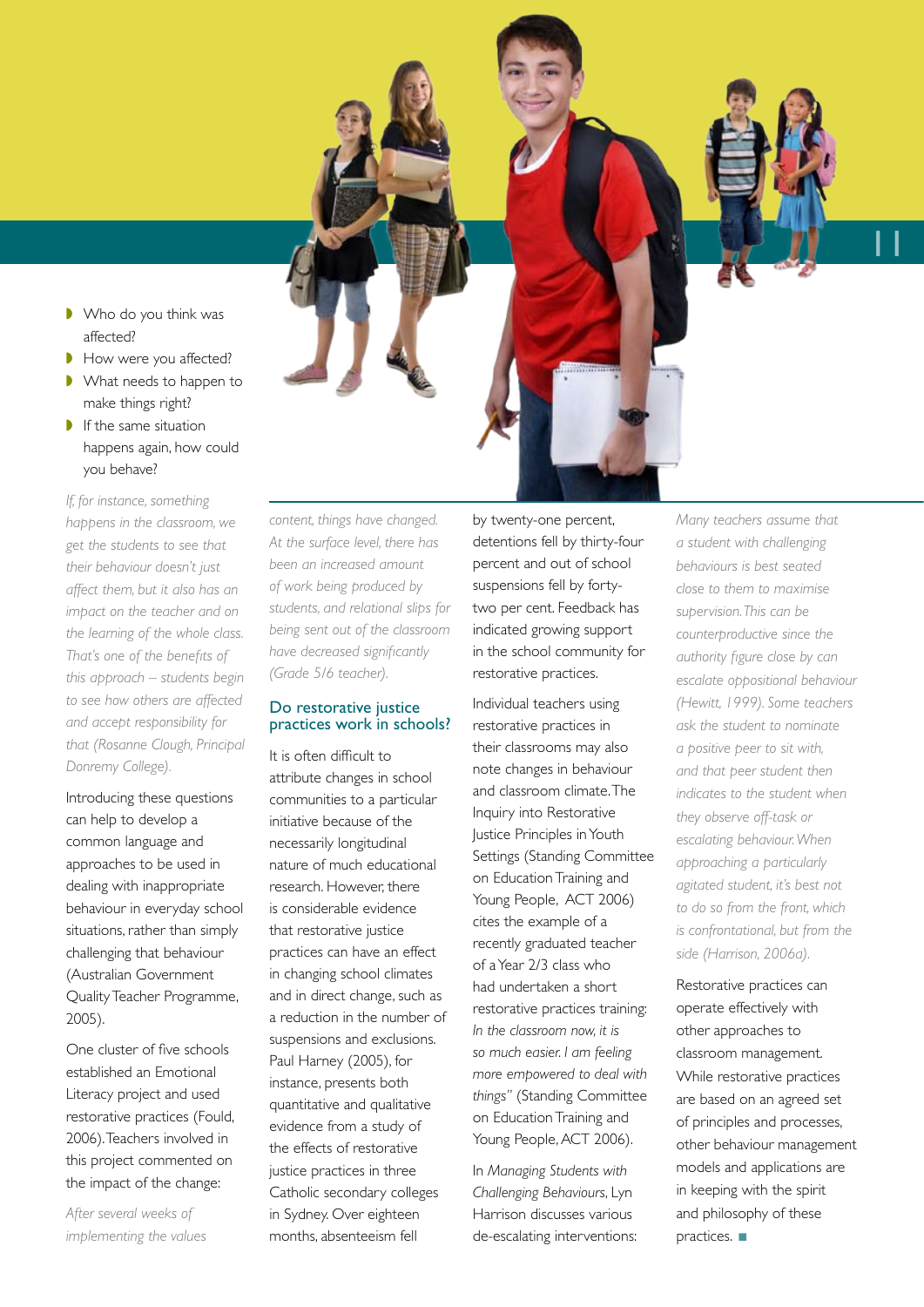### Behaviour management: tects all<br>teachers an issue that affects all

Behaviour management is an issue that affects all teachers. Research indicates that factors related to behaviour management play a role in the decision of many early career, and other teachers to leave the profession. Issues related to behaviour management are particularly important in the first years of teachers' careers. The daily experiences and reality of the classroom may be quite different from the expectations of beginning teachers.

A recent MCEETYA (Ministerial Council for Education, Employment Training and Youth Affairs) report focussed on teachers in their first ten years of employment in government, Catholic and independent schools in four Australian states. The authors of the report, Skilbeck and Connell

### (2004), discuss the variety of attractions to teaching careers:

*Consistently, the most fulfilling aspects of teaching are the learning achievements of students, down to single individuals, for whom teachers have responsibility – the light of understanding coming into students' eyes; new, more socially responsible patterns of behaviour demonstrated and so on (Skilbeck & Connell, 2004).* 

### However, the same report also notes some of the major difficulties and frustrations of a teaching career:

*Common to most teachers in their early years are workload and classroom management challenges, often presented as severe. While workload issues includes the sheer amount of time and effort required for lesson planning, preparation, evaluation and documentation,*  *it also includes coming to terms with and learning to handle the variety of emotional and social support roles for students, which have become an increasing expectation of teachers over recent years, and teachers' broader participation in school life… New teachers frequently expressed uncertainty over classroom management skills, particularly in relation to meeting the widely varied individual learning needs of students in the inclusive classroom (Skilbeck & Connell, 2004).*

Research has shown clearly that professional collegiality and deprivatisation of practice are major factors in effective teaching and learning. Effective and supportive leadership is a major part of this picture. A whole school approach to behaviour management will be more effective than

### teachers working in isolation and without collegial support.

*While challenging behaviours amongst students - notably uncooperative and abusive behaviour from students as young as in the first years of primary school – were talked about by most teachers, it appeared to be much less of a problem for teachers in those schools where a consistent, school-wide behaviour programme operated, and teachers felt they had support from both colleagues and school management (Skilbeck & Connell, 2004).* 

While it is desirable for classroom behaviour management to be part of a whole school behaviour management plan, there is much that teachers can do individually within their own classrooms to create an appropriate atmosphere to carry out their core tasks. ■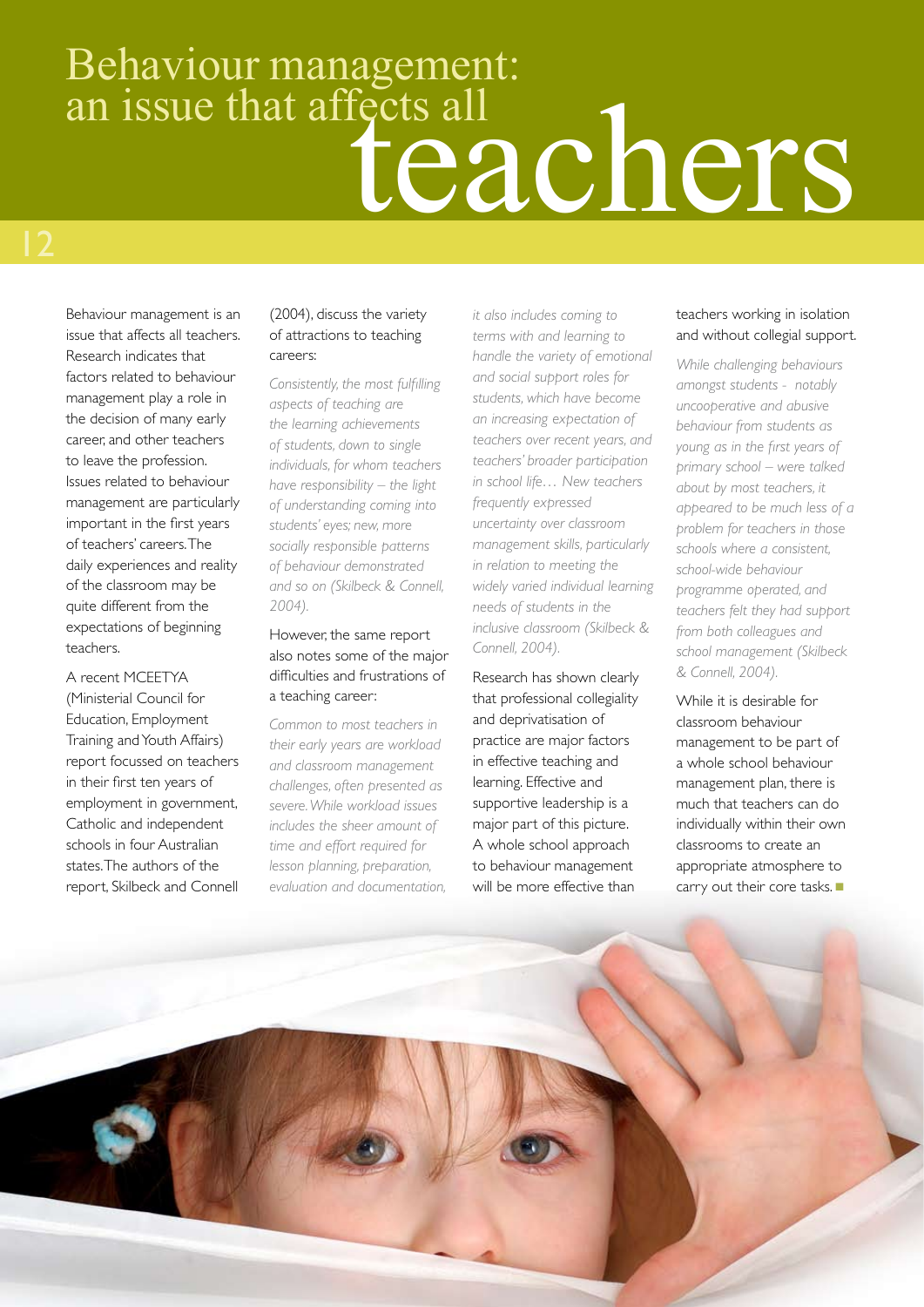## comment

There is no one-size-fits-all solution to remove problems related to behaviour management from classrooms. Different approaches work in different situations. No behaviour management plan will work with all children all the time. However, an approach that works most of the time, for most teachers, will improve the learning climate of any school. Whatever the plan or approach, the emphasis throughout the research literature is on building positive relationships with students and on adopting authoritative as opposed to authoritarian teaching styles.

Haim Ginott (1922-1973) was a clinical psychologist, child therapist and parent educator who worked with children, parents and teachers. His work focussed on a combination of compassion and boundary setting. In 1972, Ginott described the classroom teachers' position in terms of their importance and influence in the lives of children:

*I've come to the frightening conclusion that I am the decisive element in the classroom. It's my personal approach that creates the climate. It's my daily mood that makes the weather. As a teacher, I possess a tremendous power to make a child's life miserable or joyous. I can be a tool of torture or an instrument of inspiration. I can humiliate or humour, hurt or heal. In all situations, it is my response that decides whether a crisis will be escalated or de-escalated and a child humanized or de-humanized (Ginott, 1972).*

### USEFUL WEBSITES

#### http://www.education-world.com

This website covers a range of educational issues, including approaches to behaviour management. The site is funded by corporate advertisers and is free for all visitors.

#### http://www.teachernet.gov.uk/wholeschool/behaviour/

The UK Government's Teachernet provides some useful resources and links to other interesting sites.

### How to cite this Digest:

Wilkinson, J. & Meiers, M. (2007). Managing student behaviour in the classroom. *NSWIT Research Digest*, 2008(1). Retrieved Month DD, YEAR, from http://www.nswteachers.nsw.edu.au